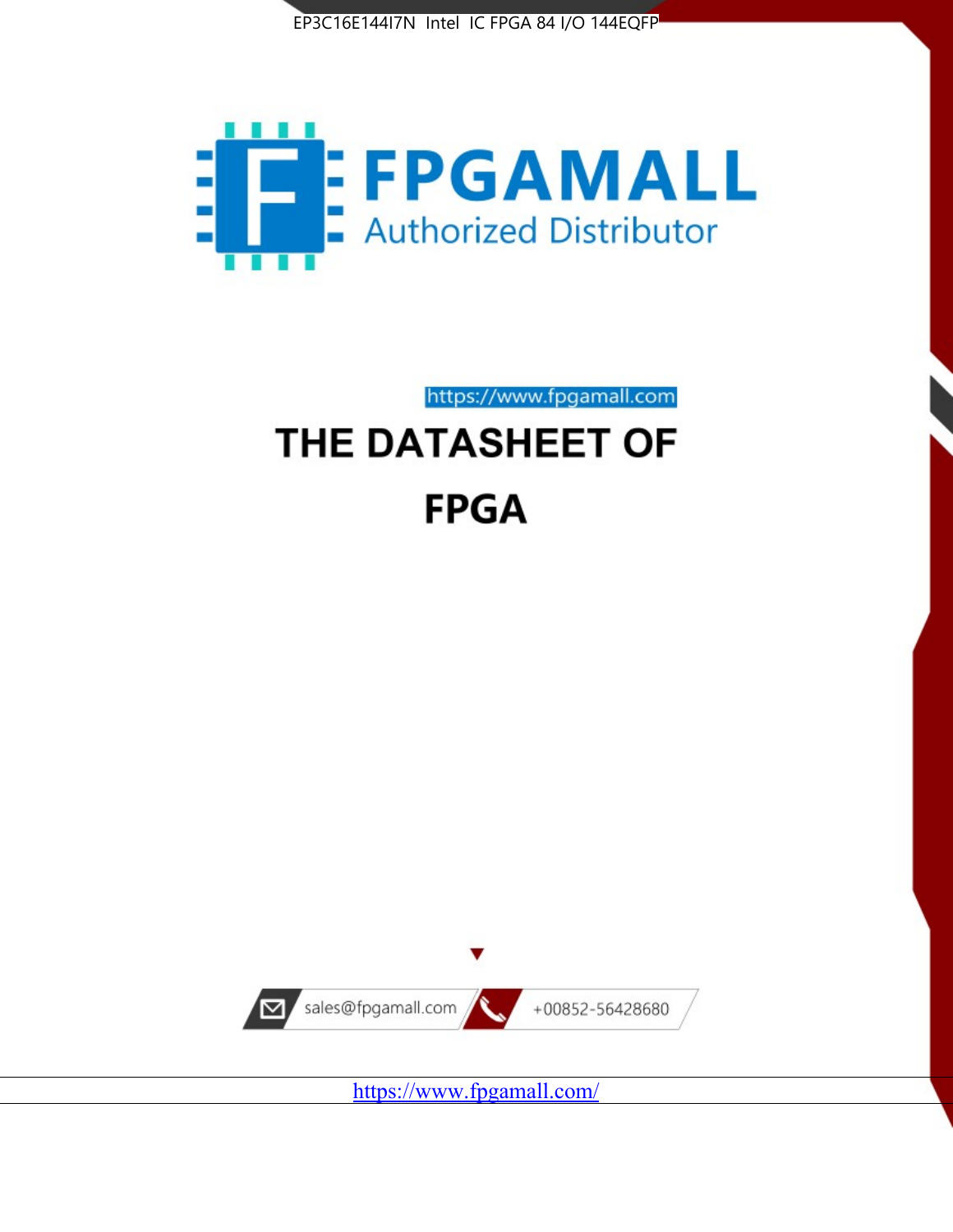EP3C16E144I7N Intel IC FPGA 84 I/O 144EQFP



# **1. Cyclone III Device Family Overview**

**CIII51001-2.4**

Cyclone® III device family offers a unique combination of high functionality, low power and low cost. Based on Taiwan Semiconductor Manufacturing Company (TSMC) low-power (LP) process technology, silicon optimizations and software features to minimize power consumption, Cyclone III device family provides the ideal solution for your high-volume, low-power, and cost-sensitive applications. To address the unique design needs, Cyclone III device family offers the following two variants:

- Cyclone III—lowest power, high functionality with the lowest cost
- Cyclone III LS—lowest power FPGAs with security

With densities ranging from about 5,000 to 200,000 logic elements (LEs) and 0.5 Megabits (Mb) to 8 Mb of memory for less than ¼ watt of static power consumption, Cyclone III device family makes it easier for you to meet your power budget. Cyclone III LS devices are the first to implement a suite of security features at the silicon, software, and intellectual property (IP) level on a low-power and high-functionality FPGA platform. This suite of security features protects the IP from tampering, reverse engineering and cloning. In addition, Cyclone III LS devices support design separation which enables you to introduce redundancy in a single chip to reduce size, weight, and power of your application.

This chapter contains the following sections:

- "Cyclone III Device Family Features" on page 1–1
- "Cyclone III Device Family Architecture" on page 1–6
- "Reference and Ordering Information" on page 1–12

### **Cyclone III Device Family Features**

Cyclone III device family offers the following features:

#### **Lowest Power FPGAs**

- Lowest power consumption with TSMC low-power process technology and Altera® power-aware design flow
- Low-power operation offers the following benefits:
	- Extended battery life for portable and handheld applications
	- Reduced or eliminated cooling system costs
	- Operation in thermally-challenged environments
- Hot-socketing operation support

@ 2012 Altera Corporation. All rights reserved. ALTERA, ARRIA, CYCLONE, HARDCOPY, MAX, MEGACORE, NIOS, QUARTUS and STRATIX words and logos are trademarks of Altera Corporation and registered in the U.S. Patent and Trademar



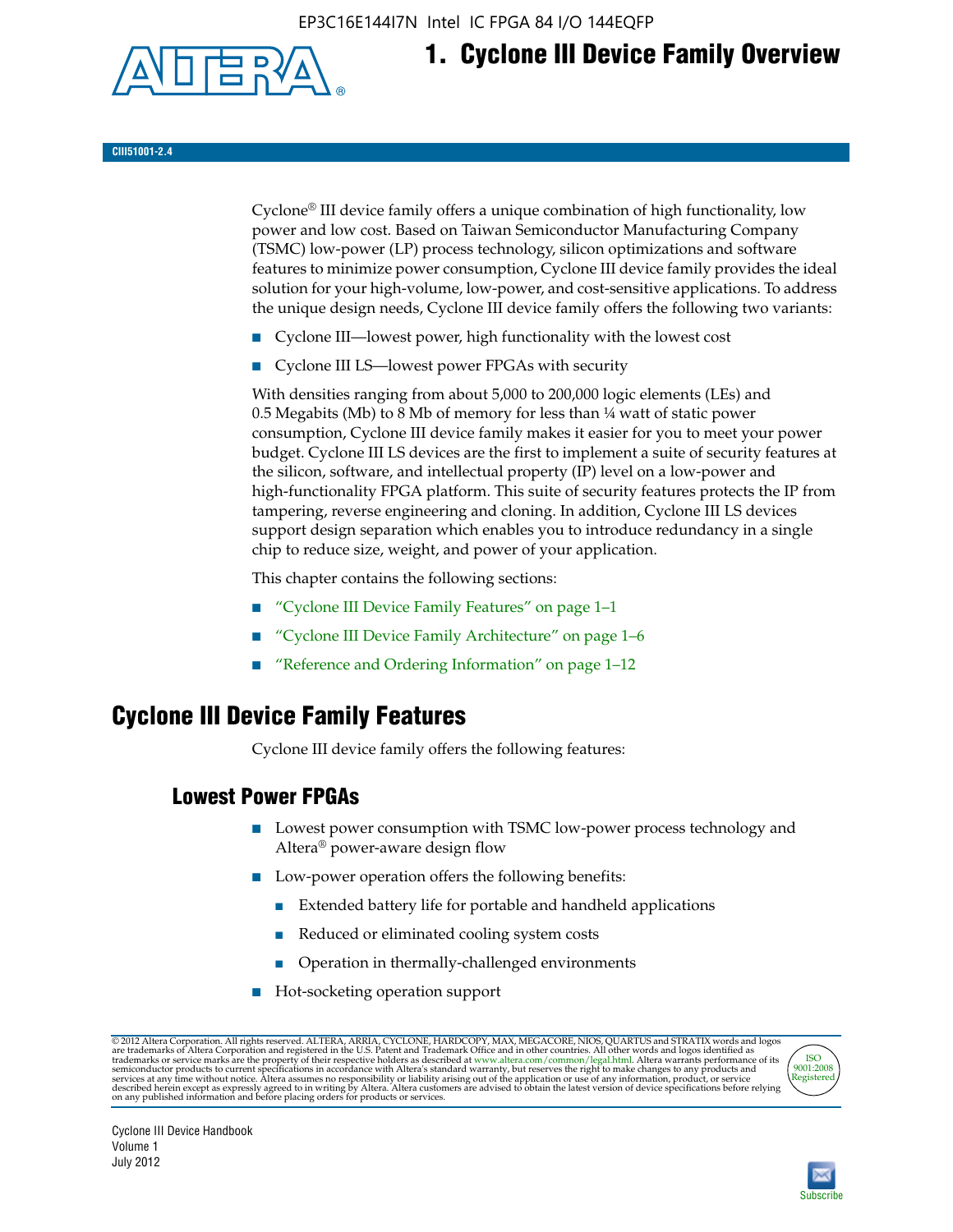#### **Design Security Feature**

Cyclone III LS devices offer the following design security features:

- Configuration security using advanced encryption standard (AES) with 256-bit volatile key
- **■** Routing architecture optimized for design separation flow with the Quartus<sup>®</sup> II software
	- Design separation flow achieves both physical and functional isolation between design partitions
- Ability to disable external JTAG port
- Error Detection (ED) Cycle Indicator to core
	- Provides a pass or fail indicator at every ED cycle
	- Provides visibility over intentional or unintentional change of configuration random access memory (CRAM) bits
- Ability to perform zeroization to clear contents of the FPGA logic, CRAM, embedded memory, and AES key
- Internal oscillator enables system monitor and health check capabilities

#### **Increased System Integration**

- High memory-to-logic and multiplier-to-logic ratio
- High I/O count, low-and mid-range density devices for user I/O constrained applications
	- Adjustable I/O slew rates to improve signal integrity
	- Supports I/O standards such as LVTTL, LVCMOS, SSTL, HSTL, PCI, PCI-X, LVPECL, bus LVDS (BLVDS), LVDS, mini-LVDS, RSDS, and PPDS
	- Supports the multi-value on-chip termination (OCT) calibration feature to eliminate variations over process, voltage, and temperature (PVT)
- Four phase-locked loops (PLLs) per device provide robust clock management and synthesis for device clock management, external system clock management, and I/O interfaces
	- Five outputs per PLL
	- Cascadable to save I/Os, ease PCB routing, and reduce jitter
	- Dynamically reconfigurable to change phase shift, frequency multiplication or division, or both, and input frequency in the system without reconfiguring the device
- Remote system upgrade without the aid of an external controller
- Dedicated cyclical redundancy code checker circuitry to detect single-event upset (SEU) issues
- Nios<sup>®</sup> II embedded processor for Cyclone III device family, offering low cost and custom-fit embedded processing solutions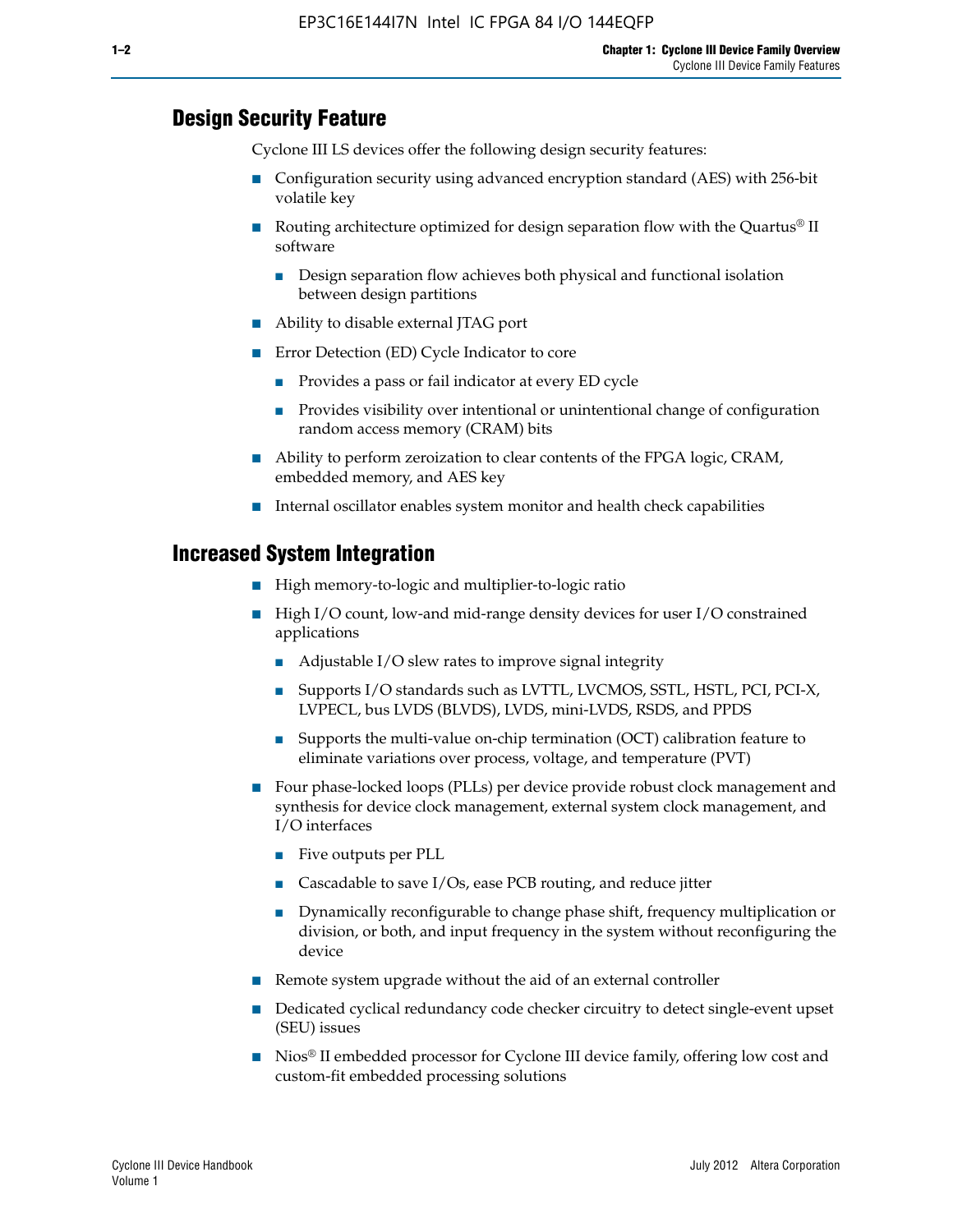- Wide collection of pre-built and verified IP cores from Altera and Altera Megafunction Partners Program (AMPP) partners
- Supports high-speed external memory interfaces such as DDR, DDR2, SDR SDRAM, and QDRII SRAM
	- Auto-calibrating PHY feature eases the timing closure process and eliminates variations with PVT for DDR, DDR2, and QDRII SRAM interfaces

Cyclone III device family supports vertical migration that allows you to migrate your device to other devices with the same dedicated pins, configuration pins, and power pins for a given package-across device densities. This allows you to optimize device density and cost as your design evolves.

Table 1–1 lists Cyclone III device family features.

**Table 1–1. Cyclone III Device Family Features**

| <b>Family</b> | <b>Device</b> | Logic<br><b>Elements</b> | <b>Number of</b><br>M9K<br><b>Blocks</b> | <b>Total RAM</b><br><b>Bits</b> | 18 x 18<br><b>Multipliers</b> | <b>PLLs</b>    | Global<br><b>Clock</b><br><b>Networks</b> | <b>Maximum</b><br>User I/Os |
|---------------|---------------|--------------------------|------------------------------------------|---------------------------------|-------------------------------|----------------|-------------------------------------------|-----------------------------|
|               | EP3C5         | 5,136                    | 46                                       | 423,936                         | 23                            | $\overline{2}$ | 10                                        | 182                         |
|               | EP3C10        | 10,320                   | 46                                       | 423,936                         | 23                            | $\overline{2}$ | 10                                        | 182                         |
|               | EP3C16        | 15,408                   | 56                                       | 516,096                         | 56                            | 4              | 20                                        | 346                         |
|               | EP3C25        | 24,624                   | 66                                       | 608,256                         | 66                            | 4              | 20                                        | 215                         |
| Cyclone III   | EP3C40        | 39,600                   | 126                                      | 1,161,216                       | 126                           | 4              | 20                                        | 535                         |
|               | EP3C55        | 55,856                   | 260                                      | 2,396,160                       | 156                           | 4              | 20                                        | 377                         |
|               | EP3C80        | 81,264                   | 305                                      | 2,810,880                       | 244                           | 4              | 20                                        | 429                         |
|               | EP3C120       | 119,088                  | 432                                      | 3,981,312                       | 288                           | 4              | 20                                        | 531                         |
|               | EP3CLS70      | 70,208                   | 333                                      | 3,068,928                       | 200                           | 4              | 20                                        | 429                         |
| Cyclone III   | EP3CLS100     | 100,448                  | 483                                      | 4,451,328                       | 276                           | 4              | 20                                        | 429                         |
| LS            | EP3CLS150     | 150,848                  | 666                                      | 6,137,856                       | 320                           | 4              | 20                                        | 429                         |
|               | EP3CLS200     | 198,464                  | 891                                      | 8,211,456                       | 396                           | 4              | 20                                        | 429                         |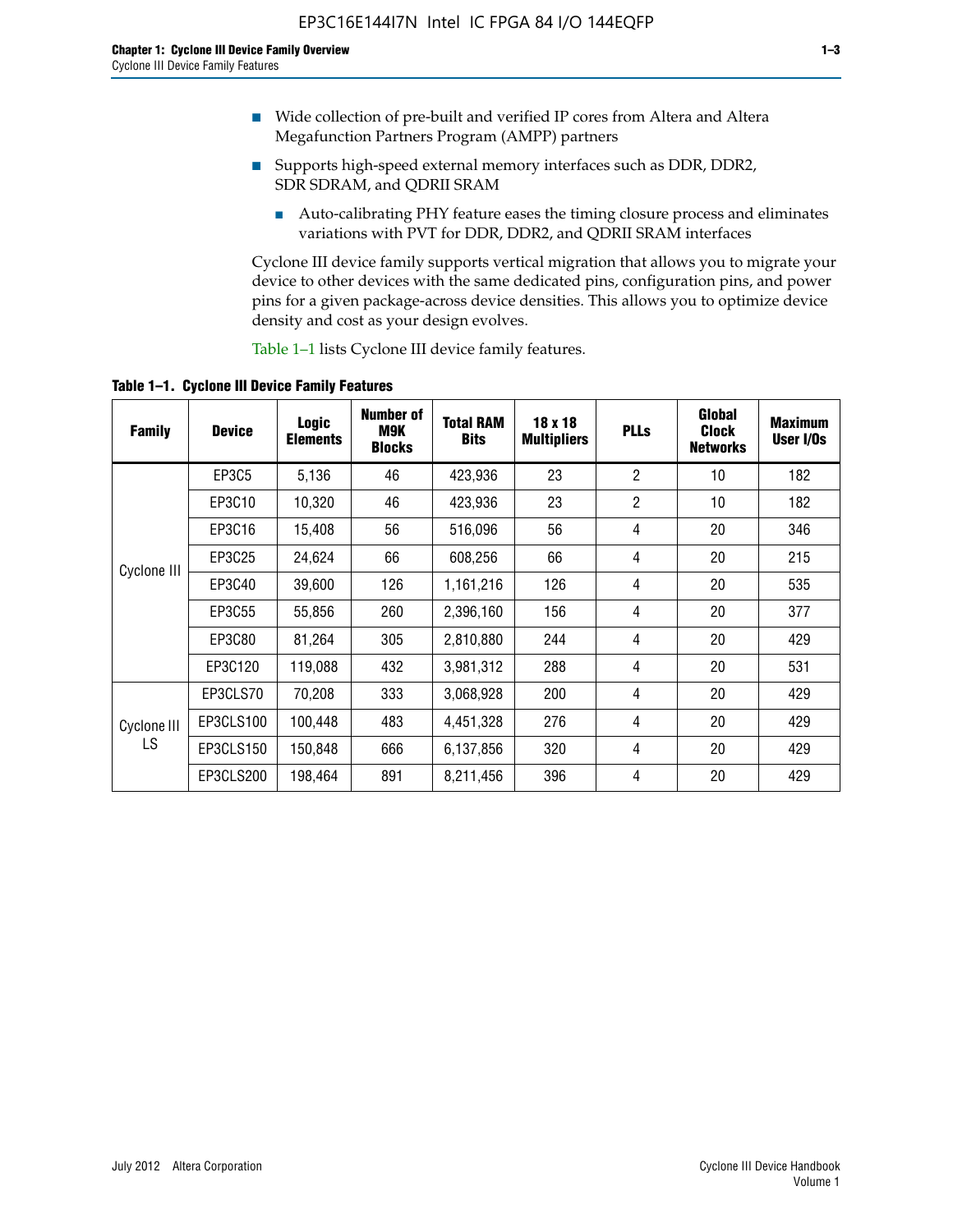Table 1–2 lists Cyclone III device family package options, I/O pins, and differential channel counts.

| Table 1–2.  Cyclone III Device Family Package Options, I/O pin and Differential Channel Counts (1), (2), (3), (4), (5) |  |  |
|------------------------------------------------------------------------------------------------------------------------|--|--|
|------------------------------------------------------------------------------------------------------------------------|--|--|

| <b>Family</b>      | <b>Package</b> | E144 $(7)$ | M164     | P240    | <b>F256</b> | <b>U256</b> | F324    | F484     | <b>U484</b> | F780           |
|--------------------|----------------|------------|----------|---------|-------------|-------------|---------|----------|-------------|----------------|
|                    | EP3C5          | 94, 22     | 4106, 28 |         | 4182,68     | 182,68      |         |          |             |                |
|                    | EP3C10         | 94, 22     | 106, 28  |         | 182, 68     | 182, 68     |         |          |             |                |
|                    | EP3C16         | 84, 19     | 92, 23   | 160, 47 | 168, 55     | 168, 55     |         | 346, 140 | 4346, 140   |                |
| Cyclone III<br>(8) | EP3C25         | 82, 18     |          | 148, 43 | $-156, 54$  | 156, 54     | 215, 83 |          |             |                |
|                    | EP3C40         |            |          | 128, 26 |             |             | 195, 61 | 331, 127 | 331, 127    | $-535, 227(6)$ |
|                    | EP3C55         |            |          |         |             |             |         | 327, 135 | 327, 135    | 377, 163       |
|                    | EP3C80         |            |          |         |             |             |         | 295, 113 | ,295, 113   | 429, 181       |
|                    | EP3C120        |            |          |         |             |             |         | 283, 106 |             | 531, 233       |
|                    | EP3CLS70       |            |          |         |             |             |         | 294, 113 | $-294, 113$ | 429, 181       |
| Cyclone III<br>LS  | EP3CLS100      |            |          |         |             |             |         | 294, 113 | 294, 113    | 429, 181       |
|                    | EP3CLS150      |            |          |         |             |             |         | 226, 87  |             | 429, 181       |
|                    | EP3CLS200      |            |          |         |             |             |         | 226, 87  |             | 429, 181       |

**Notes to Table 1–2:**

(1) For each device package, the first number indicates the number of the I/O pin; the second number indicates the differential channel count.

(2) For more information about device packaging specifications, refer to the Cyclone III [Package and Thermal Resistance](http://www.altera.com/support/devices/packaging/specifications/pkg-pin/dev-package-listing.jsp?device=Cyclone_III) webpage.

(3) The I/O pin numbers are the maximum I/O counts (including clock input pins) supported by the device package combination and can be affected by the configuration scheme selected for the device.

(4) All packages are available in lead-free and leaded options.

(5) Vertical migration is not supported between Cyclone III and Cyclone III LS devices.

(6) The EP3C40 device in the F780 package supports restricted vertical migration. Maximum user I/Os are restricted to 510 I/Os if you enable migration to the EP3C120 and are using voltage referenced I/O standards. If you are not using voltage referenced I/O standards, you can increase the maximum number of I/Os.

(7) The E144 package has an exposed pad at the bottom of the package. This exposed pad is a ground pad that must be connected to the ground plane on your PCB. Use this exposed pad for electrical connectivity and not for thermal purposes.

(8) All Cyclone III device UBGA packages are supported by the Quartus II software version 7.1 SP1 and later, with the exception of the UBGA packages of EP3C16, which are supported by the Quartus II software version 7.2.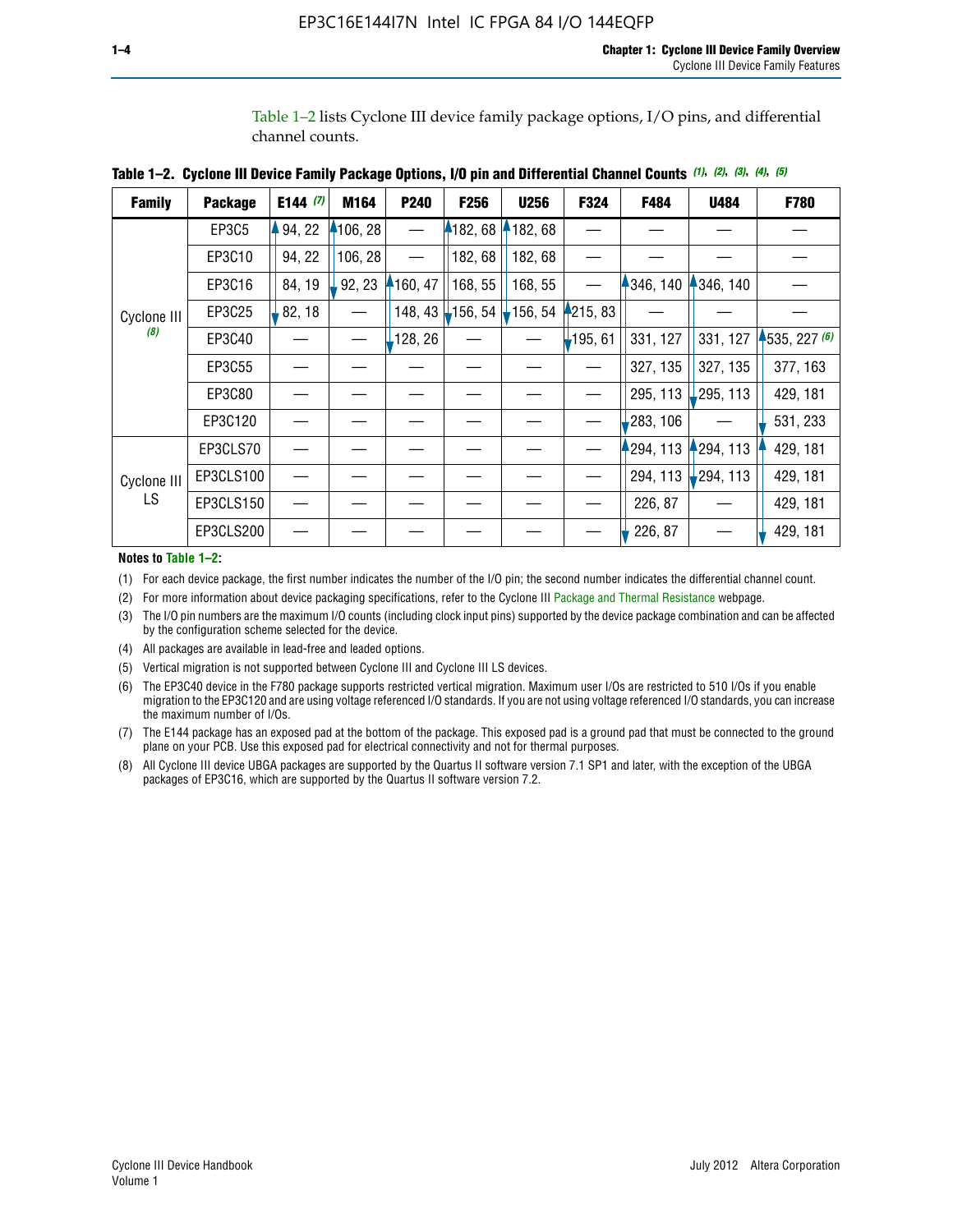Table 1–3 lists Cyclone III device family package sizes.

| <b>Family</b>  | <b>Package</b>   | Pitch (mm) | Nominal Area (mm <sup>2</sup> ) | Length x Width (mm $\times$ mm) | Height (mm) |
|----------------|------------------|------------|---------------------------------|---------------------------------|-------------|
|                | E144             | 0.5        | 484                             | $22 \times 22$                  | 1.60        |
|                | M164             | 0.5        | 64                              | $8 \times 8$                    | 1.40        |
|                | P <sub>240</sub> | 0.5        | 1197                            | $34.6 \times 34.6$              | 4.10        |
| Cyclone III    | F <sub>256</sub> | 1.0        | 289                             | $17 \times 17$                  | 1.55        |
|                | U256             | 0.8        | 196                             | $14 \times 14$                  | 2.20        |
|                | F324             | 1.0        | 361                             | $19 \times 19$                  | 2.20        |
|                | F484             | 1.0        | 529                             | $23 \times 23$                  | 2.60        |
|                | U484             | 0.8        | 361                             | $19 \times 19$                  | 2.20        |
|                | F780             | 1.0        | 841                             | $29 \times 29$                  | 2.60        |
|                | F484             | 1.0        | 529                             | $23 \times 23$                  | 2.60        |
| Cyclone III LS | U484             | 0.8        | 361                             | $19 \times 19$                  | 2.20        |
|                | F780             | 1.0        | 841                             | $29 \times 29$                  | 2.60        |

**Table 1–3. Cyclone III Device Family Package Sizes**

Table 1–4 lists Cyclone III device family speed grades.

**Table 1–4. Cyclone III Device Family Speed Grades (Part 1 of 2)**

| <b>Family</b> | <b>Device</b> | E144              | M164          | <b>P240</b> | F <sub>256</sub>      | <b>U256</b>           | F324                  | F484                  | U484                  | <b>F780</b>       |
|---------------|---------------|-------------------|---------------|-------------|-----------------------|-----------------------|-----------------------|-----------------------|-----------------------|-------------------|
| Cyclone III   | <b>EP3C5</b>  | C7, C8,<br>17, A7 | C7, C8,<br>17 |             | C6, C7,<br>C8, I7, A7 | C6, C7,<br>C8, I7, A7 |                       |                       |                       |                   |
|               | EP3C10        | C7, C8,<br>17, A7 | C7, C8,<br>17 |             | C6, C7,<br>C8, I7, A7 | C6, C7,<br>C8, I7, A7 |                       |                       |                       |                   |
|               | EP3C16        | C7, C8,<br>17, A7 | C7, C8,<br>17 | C8          | C6, C7,<br>C8, I7, A7 | C6, C7,<br>C8, I7, A7 |                       | C6, C7,<br>C8, I7, A7 | C6, C7,<br>C8, I7, A7 |                   |
|               | EP3C25        | C7, C8,<br>17, A7 |               | C8          | C6, C7,<br>C8, I7, A7 | C6, C7,<br>C8, I7, A7 | C6, C7,<br>C8, I7, A7 |                       |                       |                   |
|               | EP3C40        |                   |               | C8          |                       |                       | C6, C7,<br>C8, I7, A7 | C6, C7,<br>C8, I7, A7 | C6, C7,<br>C8, I7, A7 | C6, C7,<br>C8, 17 |
|               | EP3C55        |                   |               |             |                       |                       |                       | C6, C7,<br>C8, 17     | C6, C7,<br>C8, 17     | C6, C7,<br>C8, 17 |
|               | EP3C80        |                   |               |             |                       |                       |                       | C6, C7,<br>C8, 17     | C6, C7,<br>C8, 17     | C6, C7,<br>C8, 17 |
|               | EP3C120       |                   |               |             |                       |                       |                       | C7, C8, I7            |                       | C7, C8,<br>17     |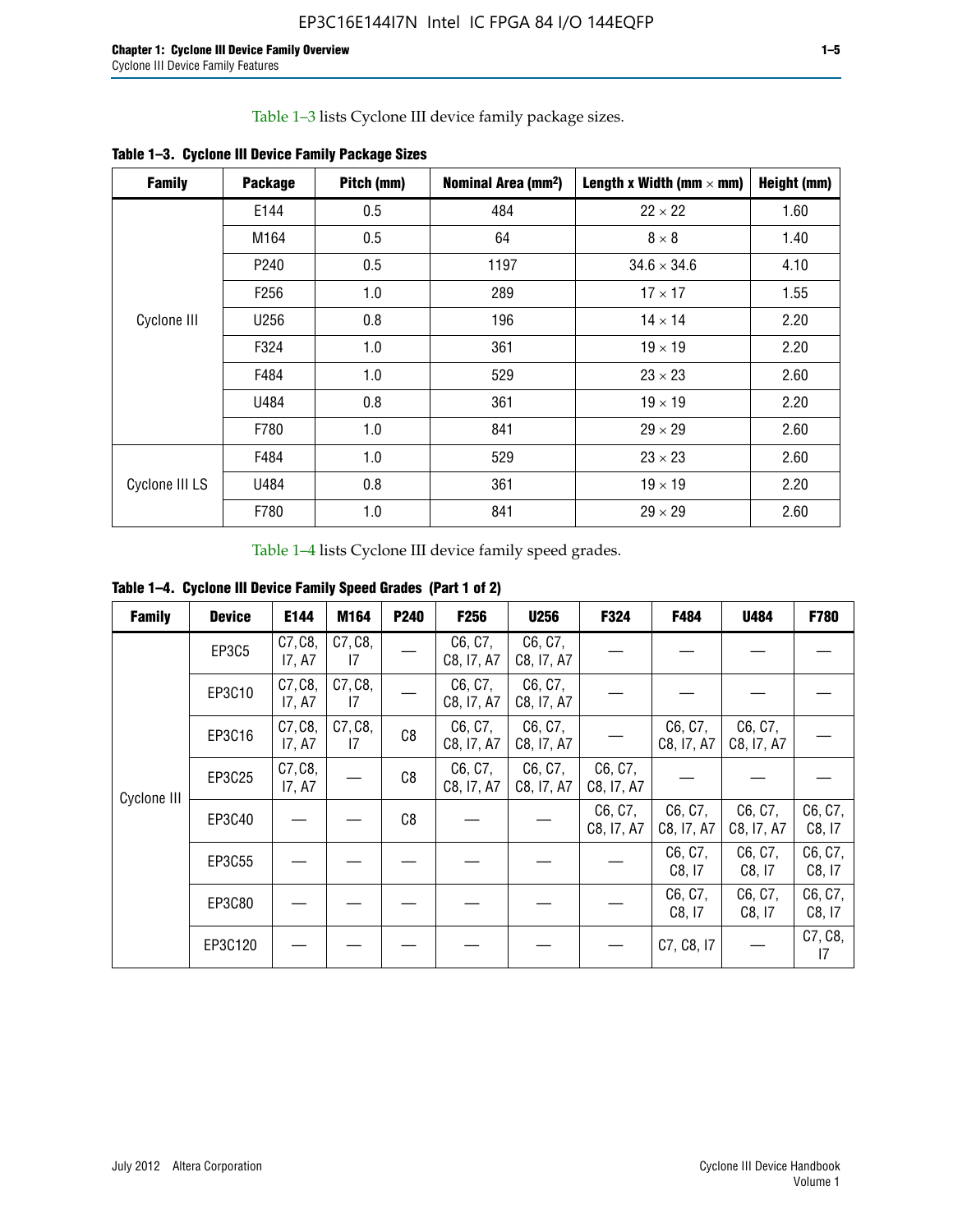|  | Table 1–4. Cyclone III Device Family Speed Grades (Part 2 of 2) |  |
|--|-----------------------------------------------------------------|--|
|--|-----------------------------------------------------------------|--|

| <b>Family</b> | <b>Device</b> | E144 | M164 | <b>P240</b> | <b>F256</b> | <b>U256</b> | F324 | F484       | U484       | <b>F780</b> |
|---------------|---------------|------|------|-------------|-------------|-------------|------|------------|------------|-------------|
| Cyclone III   | EP3CLS70      |      |      |             |             |             |      | C7, C8, 17 | C7, C8, I7 | C7, C8,     |
|               | EP3CLS100     |      |      |             |             |             |      | C7, C8, I7 | C7, C8, I7 | C7, C8,     |
| LS            | EP3CLS150     |      |      |             |             |             |      | C7, C8, I7 |            | C7, C8,     |
|               | EP3CLS200     |      |      |             |             |             |      | C7, C8, I7 |            | C7, C8,     |

Table 1–5 lists Cyclone III device family configuration schemes.

| TABLE 1-9. CYCLUILE III DEVICE FAILIIIY CUILILYULALIUII SCIIEIIIES |                    |                       |  |  |  |  |
|--------------------------------------------------------------------|--------------------|-----------------------|--|--|--|--|
| <b>Configuration Scheme</b>                                        | <b>Cyclone III</b> | <b>Cyclone III LS</b> |  |  |  |  |
| Active serial (AS)                                                 |                    |                       |  |  |  |  |
| Active parallel (AP)                                               |                    |                       |  |  |  |  |
| Passive serial (PS)                                                |                    |                       |  |  |  |  |
| Fast passive parallel (FPP)                                        |                    |                       |  |  |  |  |
| Joint Test Action Group (JTAG)                                     |                    |                       |  |  |  |  |

**Table 1–5. Cyclone III Device Family Configuration Schemes**

## **Cyclone III Device Family Architecture**

Cyclone III device family includes a customer-defined feature set that is optimized for portable applications and offers a wide range of density, memory, embedded multiplier, and I/O options. Cyclone III device family supports numerous external memory interfaces and I/O protocols that are common in high-volume applications. The Quartus II software features and parameterizable IP cores make it easier for you to use the Cyclone III device family interfaces and protocols.

The following sections provide an overview of the Cyclone III device family features.

#### **Logic Elements and Logic Array Blocks**

The logic array block (LAB) consists of 16 logic elements and a LAB-wide control block. An LE is the smallest unit of logic in the Cyclone III device family architecture. Each LE has four inputs, a four-input look-up table (LUT), a register, and output logic. The four-input LUT is a function generator that can implement any function with four variables.

f For more information about LEs and LABs, refer to the *[Logic Elements and Logic Array](http://www.altera.com/literature/hb/cyc3/cyc3_ciii51002.pdf)  [Blocks in the Cyclone III Device Family](http://www.altera.com/literature/hb/cyc3/cyc3_ciii51002.pdf)* chapter.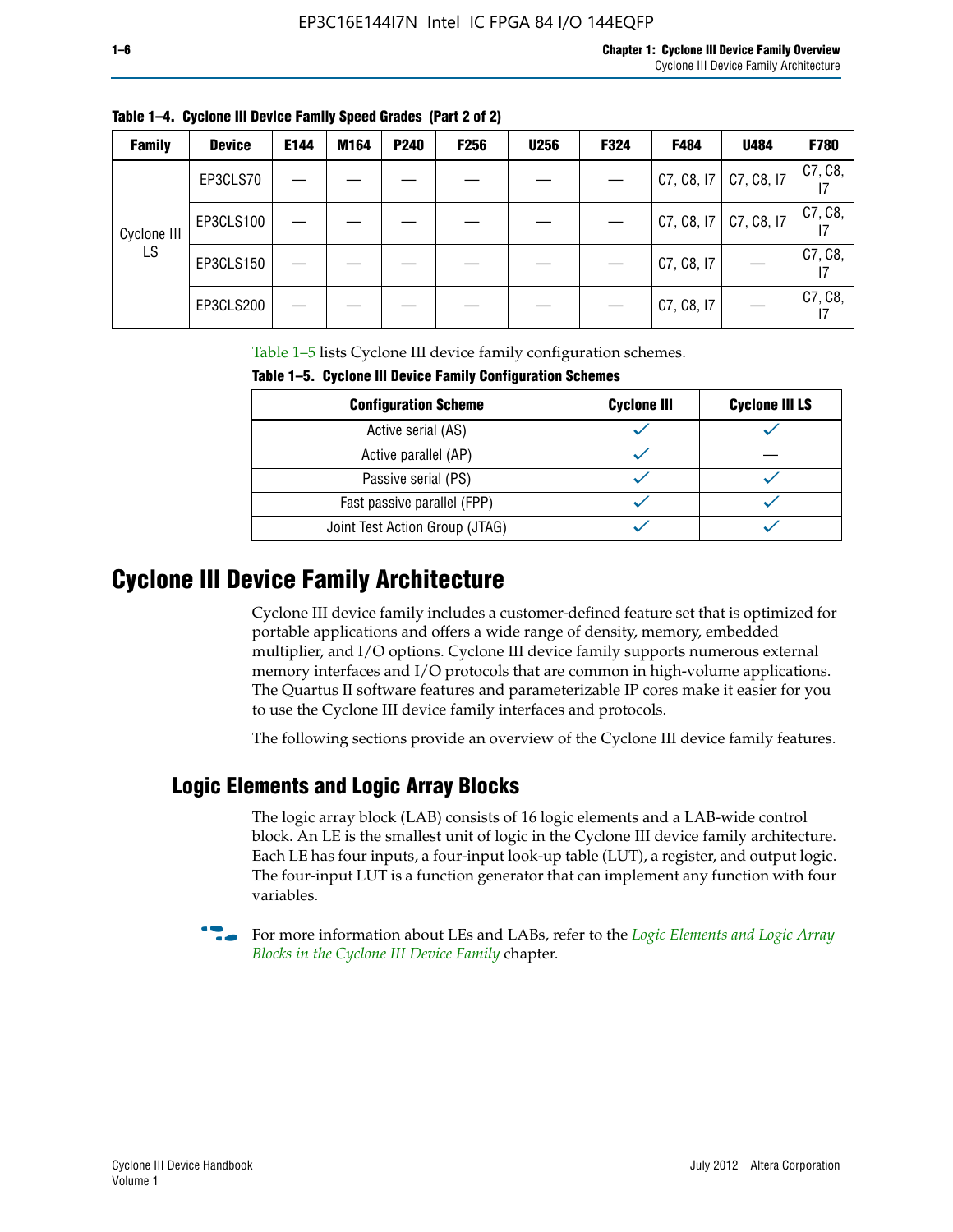#### **Memory Blocks**

Each M9K memory block of the Cyclone III device family provides nine Kbits of on-chip memory capable of operating at up to 315 MHz for Cyclone III devices and up to 274 MHz for Cyclone III LS devices. The embedded memory structure consists of M9K memory blocks columns that you can configure as RAM, first-in first-out (FIFO) buffers, or ROM. The Cyclone III device family memory blocks are optimized for applications such as high throughout packet processing, embedded processor program, and embedded data storage.

The Quartus II software allows you to take advantage of the M9K memory blocks by instantiating memory using a dedicated megafunction wizard or by inferring memory directly from the VHDL or Verilog source code.

M9K memory blocks support single-port, simple dual-port, and true dual-port operation modes. Single-port mode and simple dual-port mode are supported for all port widths with a configuration of  $\times1$ ,  $\times2$ ,  $\times4$ ,  $\times8$ ,  $\times9$ ,  $\times16$ ,  $\times18$ ,  $\times32$ , and  $\times36$ . True dual-port is supported in port widths with a configuration of  $\times$ 1,  $\times$ 2,  $\times$ 4,  $\times$ 8,  $\times$ 9,  $\times$ 16, and ×18.



**For more information about memory blocks, refer to the** *Memory Blocks in the Cyclone [III Device Family](http://www.altera.com/literature/hb/cyc3/cyc3_ciii51004.pdf)* chapter.

#### **Embedded Multipliers and Digital Signal Processing Support**

Cyclone III devices support up to 288 embedded multiplier blocks and Cyclone III LS devices support up to 396 embedded multiplier blocks. Each block supports one individual  $18 \times 18$ -bit multiplier or two individual  $9 \times 9$ -bit multipliers.

The Quartus II software includes megafunctions that are used to control the operation mode of the embedded multiplier blocks based on user parameter settings. Multipliers can also be inferred directly from the VHDL or Verilog source code. In addition to embedded multipliers, Cyclone III device family includes a combination of on-chip resources and external interfaces, making them ideal for increasing performance, reducing system cost, and lowering the power consumption of digital signal processing (DSP) systems. You can use Cyclone III device family alone or as DSP device co-processors to improve price-to-performance ratios of DSP systems.

The Cyclone III device family DSP system design support includes the following features:

- DSP IP cores:
	- Common DSP processing functions such as finite impulse response (FIR), fast Fourier transform (FFT), and numerically controlled oscillator (NCO) functions
	- Suites of common video and image processing functions
- Complete reference designs for end-market applications
- DSP Builder interface tool between the Quartus II software and the MathWorks Simulink and MATLAB design environments
- DSP development kits
- For more information about embedded multipliers and digital signal processing support, refer to the *[Embedded Multipliers in Cyclone III Devices](http://www.altera.com/literature/hb/cyc3/cyc3_ciii51005.pdf)* chapter.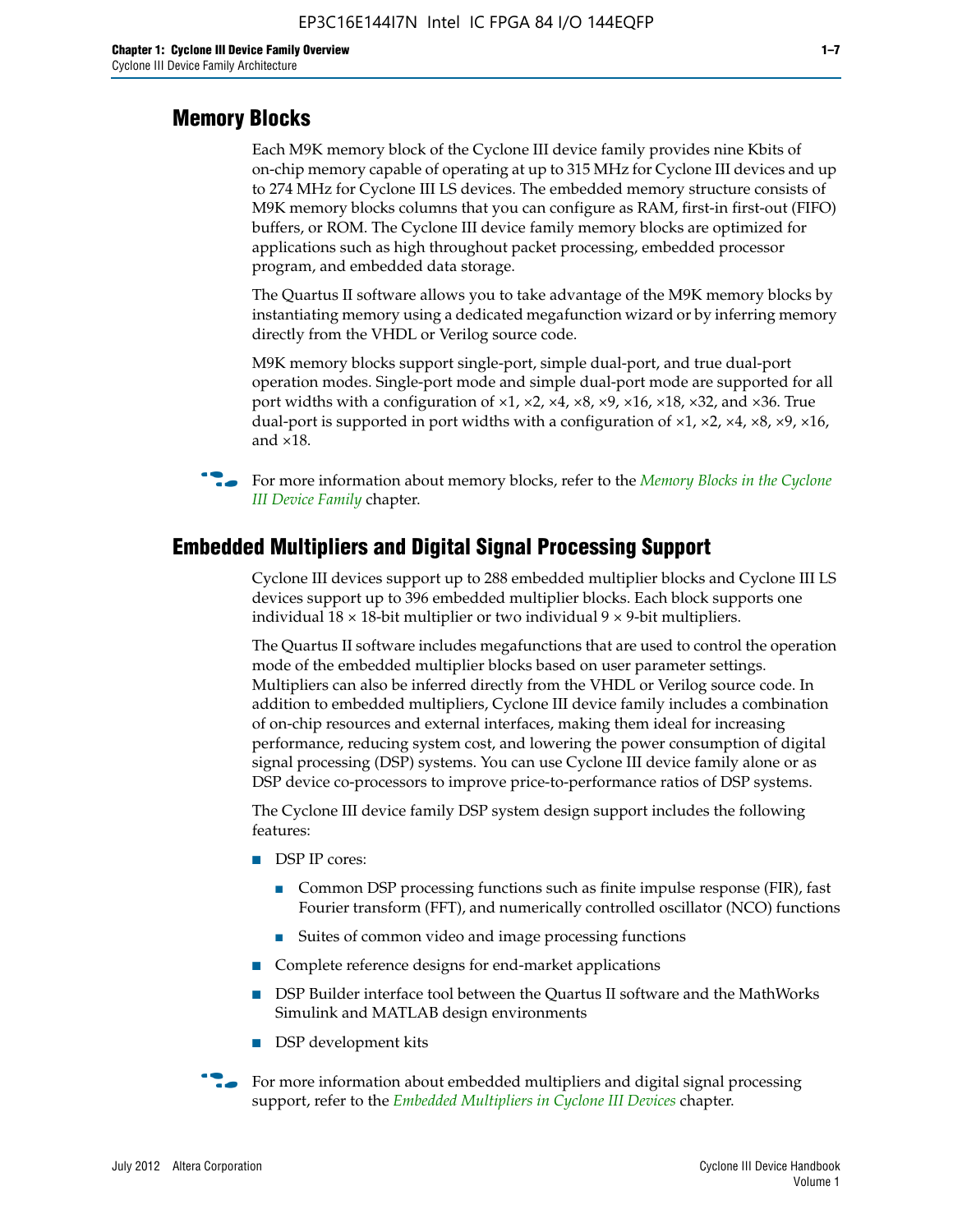#### **Clock Networks and PLLs**

Cyclone III device family includes 20 global clock networks. You can drive global clock signals from dedicated clock pins, dual-purpose clock pins, user logic, and PLLs. Cyclone III device family includes up to four PLLs with five outputs per PLL to provide robust clock management and synthesis. You can use PLLs for device clock management, external system clock management, and I/O interfaces.

You can dynamically reconfigure the Cyclone III device family PLLs to enable auto-calibration of external memory interfaces while the device is in operation. This feature enables the support of multiple input source frequencies and corresponding multiplication, division, and phase shift requirements. PLLs in Cyclone III device family may be cascaded to generate up to ten internal clocks and two external clocks on output pins from a single external clock source.

**For more PLL specifications and information, refer to the** *[Cyclone III Device Data Sheet](http://www.altera.com/literature/hb/cyc3/cyc3_ciii52001.pdf)***,** *[Cyclone III LS Device Data Sheet](http://www.altera.com/literature/hb/cyc3/cyc3_ciii52002.pdf)*, and *[Clock Networks and PLLs in the Cyclone III Device](http://www.altera.com/literature/hb/cyc3/cyc3_ciii51006.pdf)  [Family](http://www.altera.com/literature/hb/cyc3/cyc3_ciii51006.pdf)* chapters.

#### **I/O Features**

Cyclone III device family has eight I/O banks. All I/O banks support single-ended and differential I/O standards listed in Table 1–6.

| Type             | <b>I/O Standard</b>                                        |
|------------------|------------------------------------------------------------|
| Single-Ended I/O | LVTTL, LVCMOS, SSTL, HSTL, PCI, and PCI-X                  |
| Differential I/O | SSTL, HSTL, LVPECL, BLVDS, LVDS, mini-LVDS, RSDS, and PPDS |

**Table 1–6. Cyclone III Device Family I/O Standards Support** 

The Cyclone III device family I/O also supports programmable bus hold, programmable pull-up resistors, programmable delay, programmable drive strength, programmable slew-rate control to optimize signal integrity, and hot socketing. Cyclone III device family supports calibrated on-chip series termination ( $R_S$  OCT) or driver impedance matching (Rs) for single-ended I/O standards, with one OCT calibration block per side.

For more information, refer to the *[I/O Features in the Cyclone III Device Family](http://www.altera.com/literature/hb/cyc3/cyc3_ciii51007.pdf)* chapter.

#### **High-Speed Differential Interfaces**

Cyclone III device family supports high-speed differential interfaces such as BLVDS, LVDS, mini-LVDS, RSDS, and PPDS. These high-speed I/O standards in Cyclone III device family provide high data throughput using a relatively small number of I/O pins and are ideal for low-cost applications. Dedicated differential output drivers on the left and right I/O banks can send data rates at up to 875 Mbps for Cyclone III devices and up to 740 Mbps for Cyclone III LS devices, without the need for external resistors. This saves board space or simplifies PCB routing. Top and bottom I/O banks support differential transmission (with the addition of an external resistor network) data rates at up to 640 Mbps for both Cyclone III and Cyclone III LS devices.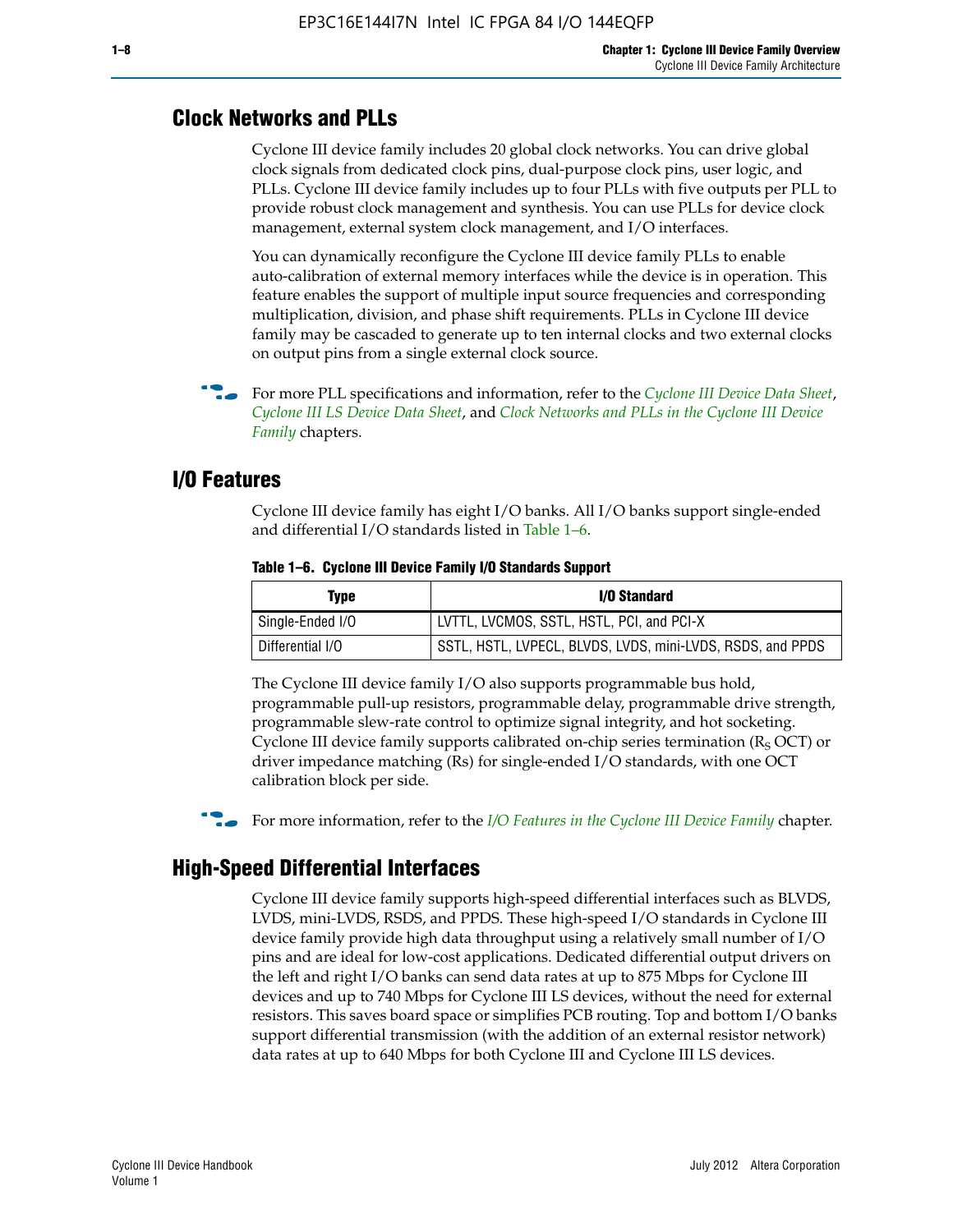**For more information, refer to the** *High-Speed Differential Interfaces in the Cyclone III* $\overline{a}$ *[Device Family](http://www.altera.com/literature/hb/cyc3/cyc3_ciii51008.pdf)* chapter.

#### **Auto-Calibrating External Memory Interfaces**

Cyclone III device family supports common memory types such as DDR, DDR2, SDR SDRAM, and QDRII SRAM. DDR2 SDRAM memory interfaces support data rates up to 400 Mbps for Cyclone III devices and 333 Mbps for Cyclone III LS devices. Memory interfaces are supported on all sides of Cyclone III device family. Cyclone III device family has the OCT, DDR output registers, and 8-to-36-bit programmable DQ group widths features to enable rapid and robust implementation of different memory standards.

An auto-calibrating megafunction is available in the Quartus II software for DDR and QDR memory interface PHYs. This megafunction is optimized to take advantage of the Cyclone III device family I/O structure, simplify timing closure requirements, and take advantage of the Cyclone III device family PLL dynamic reconfiguration feature to calibrate PVT changes.

**For more information, refer to the** *External Memory Interfaces in the Cyclone III Device [Family](http://www.altera.com/literature/hb/cyc3/cyc3_ciii51009.pdf)* chapter.

#### **Support for Industry-Standard Embedded Processors**

To quickly and easily create system-level designs using Cyclone III device family, you can select among the ×32-bit soft processor cores: Freescale®V1 Coldfire, ARM® Cortex M1, or Altera Nios® II, along with a library of 50 other IP blocks when using the system-on-a-programmable-chip (SOPC) Builder tool. SOPC Builder is an Altera Quartus II design tool that facilitates system-integration of IP blocks in an FPGA design. The SOPC Builder automatically generates interconnect logic and creates a testbench to verify functionality, saving valuable design time.

Cyclone III device family expands the peripheral set, memory, I/O, or performance of legacy embedded processors. Single or multiple Nios II embedded processors are designed into Cyclone III device family to provide additional co-processing power, or even replace legacy embedded processors in your system. Using the Cyclone III device family and Nios II together provide low-cost, high-performance embedded processing solutions, which in turn allow you to extend the life cycle of your product and improve time-to-market over standard product solutions.

 $\mathbb{I}$  Separate licensing of the Freescale and ARM embedded processors are required.

#### **Hot Socketing and Power-On-Reset**

Cyclone III device family features hot socketing (also known as hot plug-in or hot swap) and power sequencing support without the use of external devices. You can insert or remove a board populated with one or more Cyclone III device family during a system operation without causing undesirable effects to the running system bus or the board that was inserted into the system.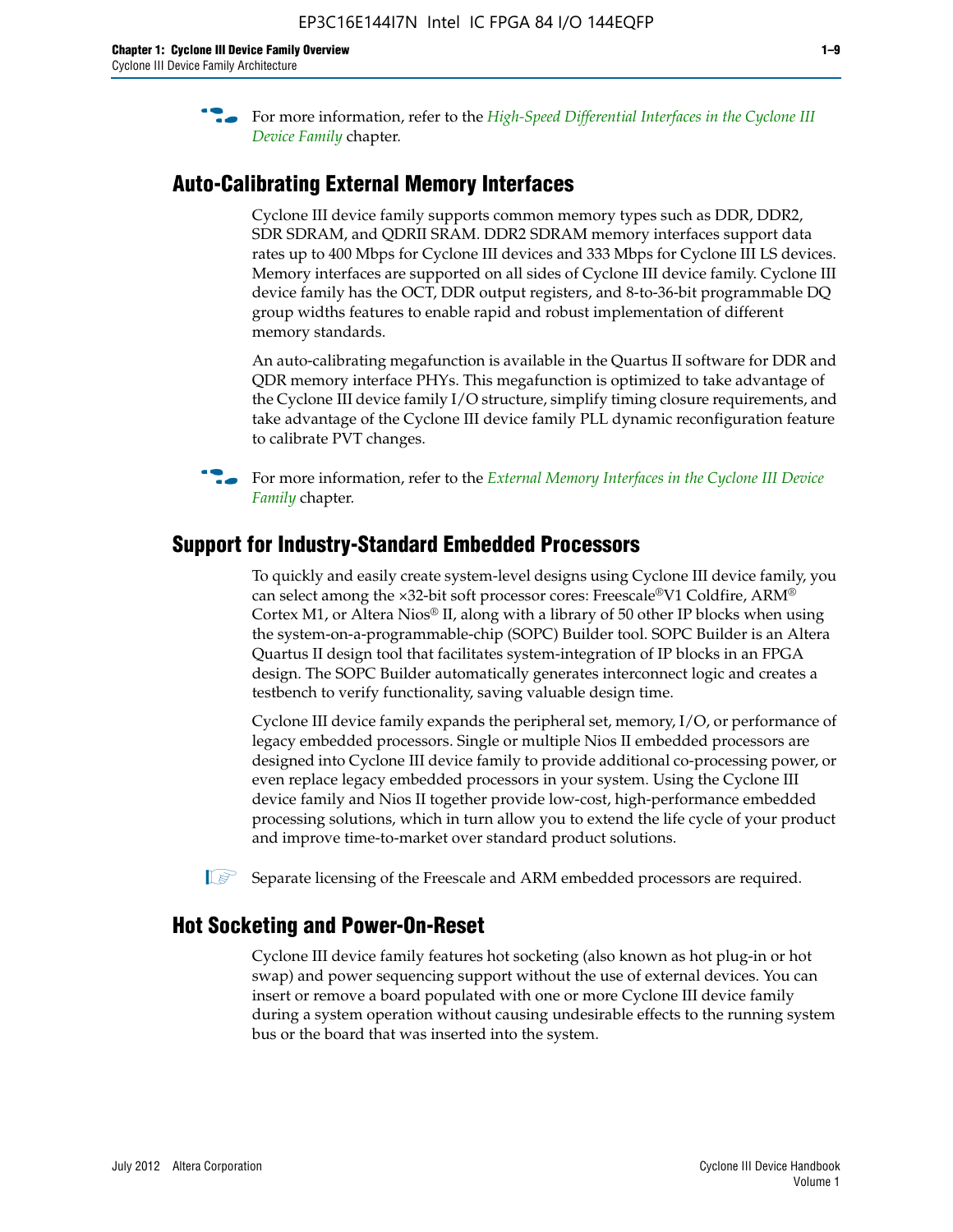The hot socketing feature allows you to use FPGAs on PCBs that also contain a mixture of 3.3-V, 2.5-V, 1.8-V, 1.5-V, and 1.2-V devices. The Cyclone III device family hot socketing feature eliminates power-up sequence requirements for other devices on the board for proper FPGA operation.

For more information about hot socketing and power-on-reset, refer to the *[Hot-Socketing and Power-on Reset in the Cyclone III Device Family](http://www.altera.com/literature/hb/cyc3/cyc3_ciii51011.pdf)* chapter.

#### **SEU Mitigation**

Cyclone III LS devices offer built-in error detection circuitry to detect data corruption due to soft errors in the CRAM cells. This feature allows CRAM contents to be read and verified to match a configuration-computed CRC value. The Quartus II software activates the built-in 32-bit CRC checker, which is part of the Cyclone III LS device.

**For more information about SEU mitigation, refer to the** *SEU Mitigation in the [Cyclone III Device Family](http://www.altera.com/literature/hb/cyc3/cyc3_ciii51013.pdf)* chapter.

#### **JTAG Boundary Scan Testing**

Cyclone III device family supports the JTAG IEEE Std. 1149.1 specification. The boundary-scan test (BST) architecture offers the capability to test pin connections without using physical test probes and captures functional data while a device is operating normally. Boundary-scan cells in the Cyclone III device family can force signals onto pins or capture data from pins or from logic array signals. Forced test data is serially shifted into the boundary-scan cells. Captured data is serially shifted out and externally compared to expected results. In addition to BST, you can use the IEEE Std. 1149.1 controller for the Cyclone III LS device in-circuit reconfiguration (ICR).

**f f**or more information about JTAG boundary scan testing, refer to the *IEEE* 1149.1 *[\(JTAG\) Boundary-Scan Testing for the Cyclone III Device Family](http://www.altera.com/literature/hb/cyc3/cyc3_ciii51014.pdf)* chapter.

#### **Quartus II Software Support**

The Quartus II software is the leading design software for performance and productivity. It is the only complete design solution for CPLDs, FPGAs, and ASICs in the industry. The Quartus II software includes an integrated development environment to accelerate system-level design and seamless integration with leading third-party software tools and flows.

The Cyclone III LS devices provide both physical and functional separation between security critical design partitions. Cyclone III LS devices offer isolation between design partitions. This ensures that device errors do not propagate from one partition to another, whether unintentional or intentional. The Quartus II software design separation flow facilitates the creation of separation regions in Cyclone III LS devices by tightly controlling the routing in and between the LogicLock regions. For ease of use, the separation flow integrates in the existing incremental compilation flow.

f For more information about the Quartus II software features, refer to the *[Quartus II](http://www.altera.com/literature/hb/qts/quartusii_handbook.pdf)  [Handbook](http://www.altera.com/literature/hb/qts/quartusii_handbook.pdf)*.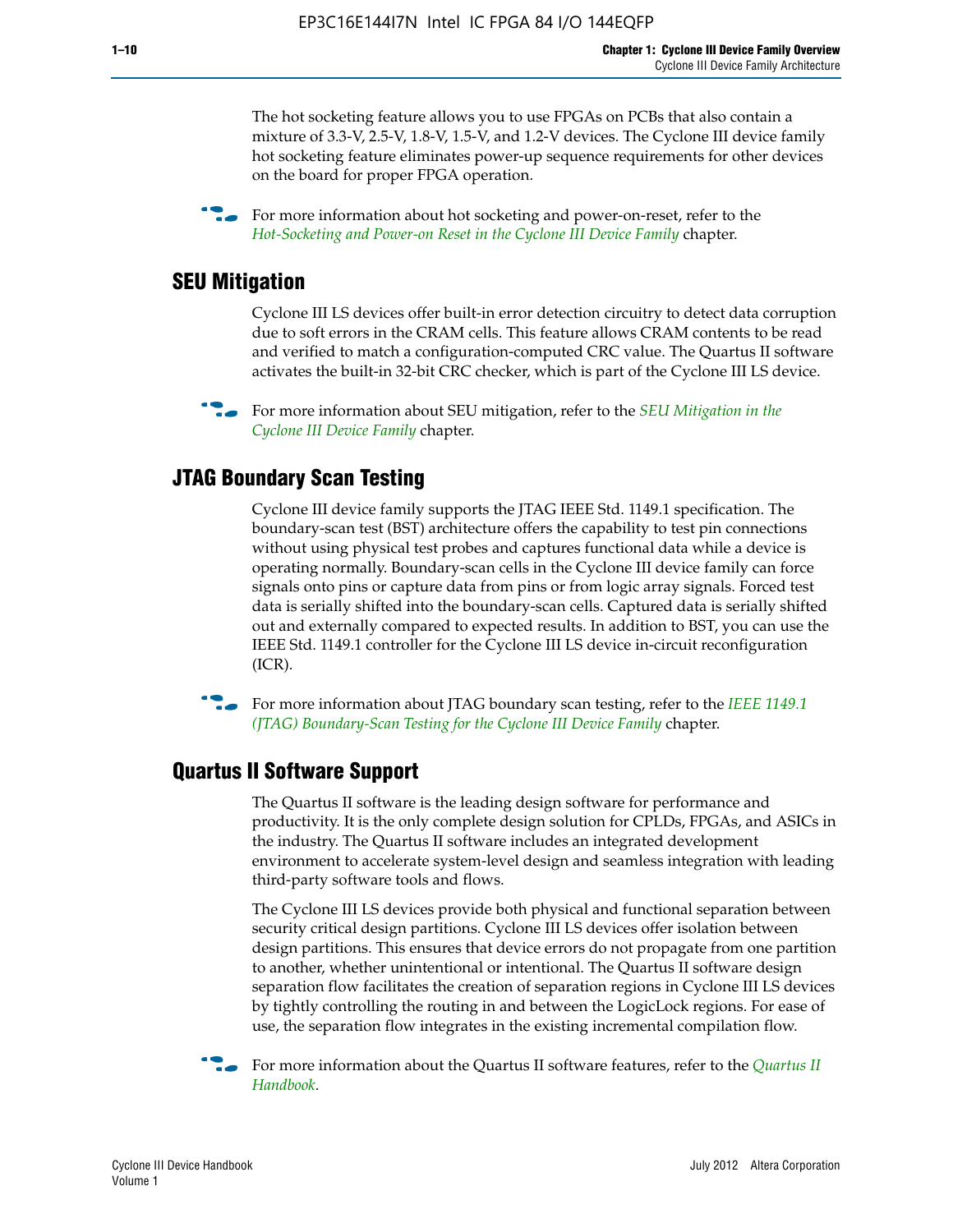#### **Configuration**

Cyclone III device family uses SRAM cells to store configuration data. Configuration data is downloaded to Cyclone III device family each time the device powers up. Low-cost configuration options include the Altera EPCS family serial flash devices as well as commodity parallel flash configuration options. These options provide the flexibility for general-purpose applications and the ability to meet specific configuration and wake-up time requirements of the applications. Cyclone III device family supports the AS, PS, FPP, and JTAG configuration schemes. The AP configuration scheme is only supported in Cyclone III devices.



f For more information about configuration, refer to the *[Configuration, Design Security,](http://www.altera.com/literature/hb/cyc3/cyc3_ciii51016.pdf)  [and Remote System Upgrades in the Cyclone III Device Family](http://www.altera.com/literature/hb/cyc3/cyc3_ciii51016.pdf)* chapter.

#### **Remote System Upgrades**

Cyclone III device family offers remote system upgrade without an external controller. The remote system upgrade capability in Cyclone III device family allows system upgrades from a remote location. Soft logic (either the Nios II embedded processor or user logic) implemented in Cyclone III device family can download a new configuration image from a remote location, store it in configuration memory, and direct the dedicated remote system upgrade circuitry to start a reconfiguration cycle. The dedicated circuitry performs error detection during and after the configuration process, and can recover from an error condition by reverting to a safe configuration image. The dedicated circuitry also provides error status information. Cyclone III devices support remote system upgrade in the AS and AP configuration scheme. Cyclone III LS devices support remote system upgrade in the AS configuration scheme only.

**For more information, refer to the** *Configuration, Design Security, and Remote System [Upgrades in the Cyclone III Device Family](http://www.altera.com/literature/hb/cyc3/cyc3_ciii51016.pdf)* chapter.

#### **Design Security (Cyclone III LS Devices Only)**

Cyclone III LS devices offer design security features which play a vital role in the large and critical designs in the competitive military and commercial environments. Equipped with the configuration bit stream encryption and anti-tamper features, Cyclone III LS devices protect your designs from copying, reverse engineering and tampering. The configuration security of Cyclone III LS devices uses AES with 256-bit security key.

f For more information, refer to the *[Configuration, Design Security, and Remote System](http://www.altera.com/literature/hb/cyc3/cyc3_ciii51016.pdf)  [Upgrades in Cyclone III Device Family](http://www.altera.com/literature/hb/cyc3/cyc3_ciii51016.pdf)* chapter.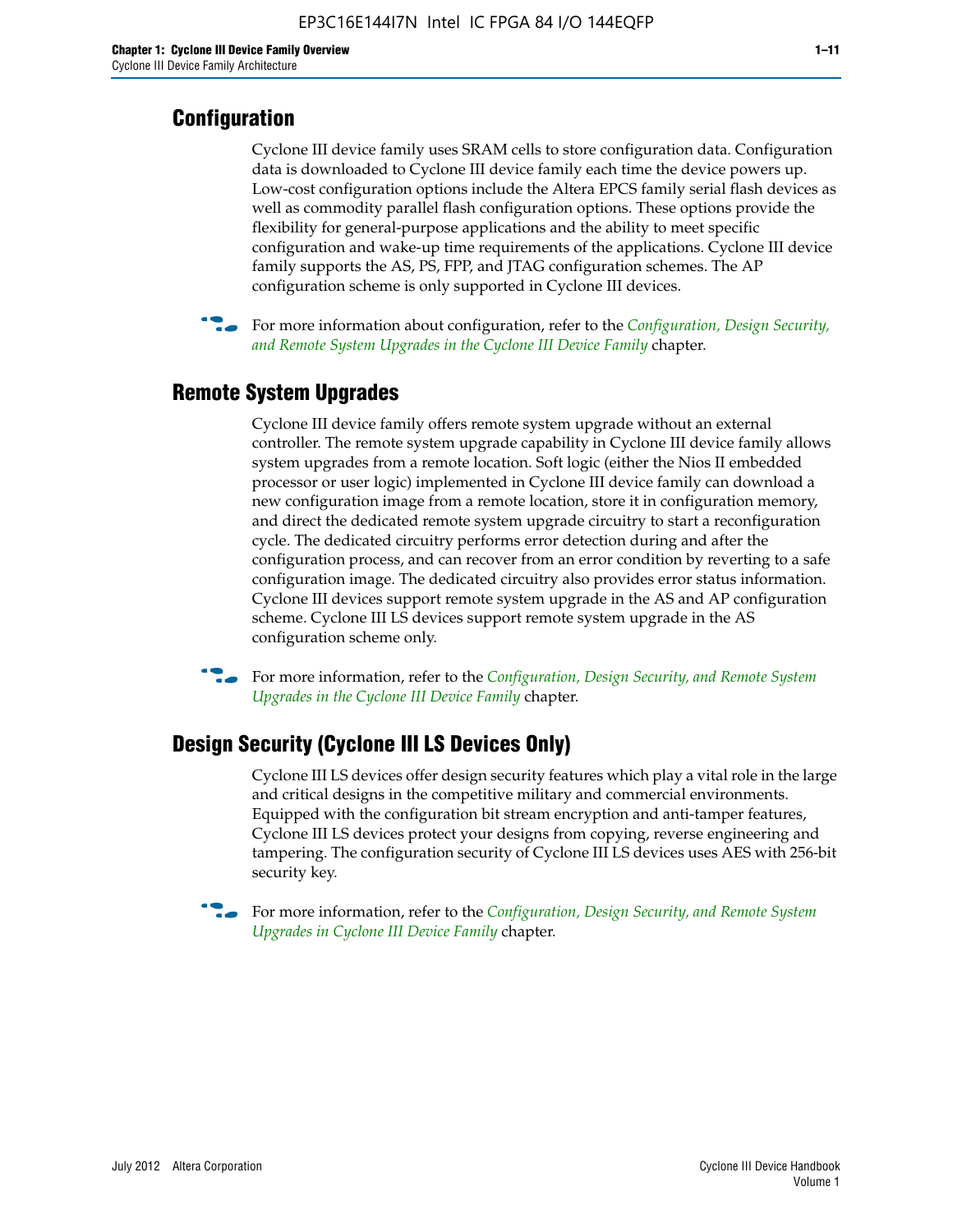## **Reference and Ordering Information**

Figure 1–1 and Figure 1–2 show the ordering codes for Cyclone III and Cyclone III LS devices.







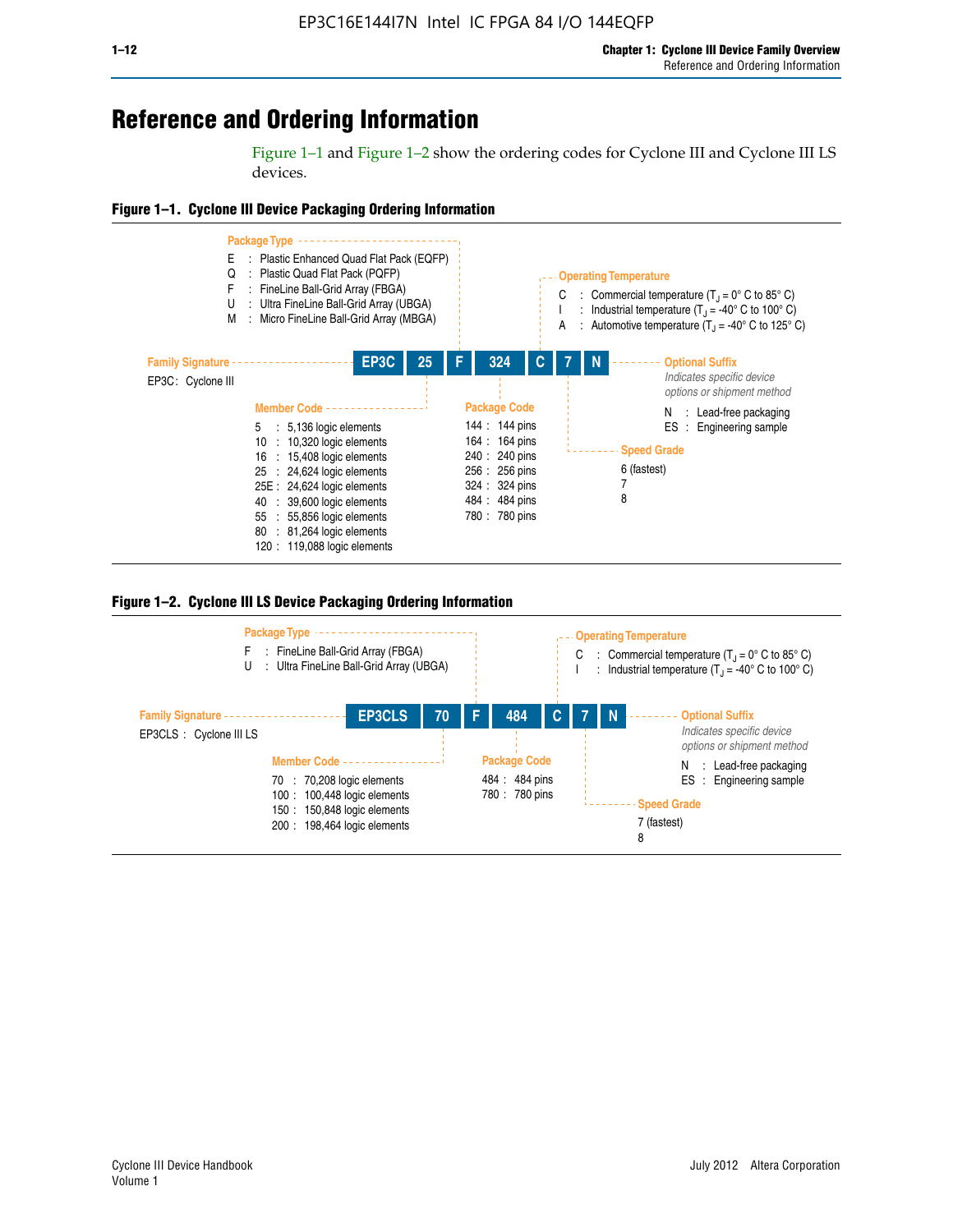# **Document Revision History**

Table 1–7 lists the revision history for this document.

| <b>Date</b>      | <b>Version</b> | <b>Changes</b>                                                                                                                                                                                                                                                                                                                                                                          |
|------------------|----------------|-----------------------------------------------------------------------------------------------------------------------------------------------------------------------------------------------------------------------------------------------------------------------------------------------------------------------------------------------------------------------------------------|
| <b>July 2012</b> | 2.4            | Updated 484 pin package code in Figure 1-1.                                                                                                                                                                                                                                                                                                                                             |
|                  |                | Updated Table $1-1$ and Table $1-2$ .                                                                                                                                                                                                                                                                                                                                                   |
| December 2011    | 2.3            | ■ Updated Figure $1-1$ and Figure $1-2$ .                                                                                                                                                                                                                                                                                                                                               |
|                  |                | Updated hyperlinks.                                                                                                                                                                                                                                                                                                                                                                     |
|                  |                | Minor text edits.                                                                                                                                                                                                                                                                                                                                                                       |
| December 2009    | 2.2            | Minor text edits.                                                                                                                                                                                                                                                                                                                                                                       |
| <b>July 2009</b> | 2.1            | Minor edit to the hyperlinks.                                                                                                                                                                                                                                                                                                                                                           |
|                  |                | $\blacksquare$ Added Table 1-5.                                                                                                                                                                                                                                                                                                                                                         |
|                  |                | Updated Table $1-1$ , Table $1-2$ , Table $1-3$ , and Table $1-4$ .                                                                                                                                                                                                                                                                                                                     |
| <b>June 2009</b> | 2.0            | • Updated "Introduction", "Cyclone III Device Family Architecture", "Embedded Multipliers<br>and Digital Signal Processing Support ", "Clock Networks and PLLs ", "I/O Features ",<br>"High-Speed Differential Interfaces ", "Auto-Calibrating External Memory Interfaces",<br>"Quartus II Software Support", "Configuration ", and "Design Security (Cyclone III LS<br>Devices Only)". |
|                  |                | Removed "Referenced Document" section.                                                                                                                                                                                                                                                                                                                                                  |
|                  |                | <b>Updated "Increased System Integration" section.</b>                                                                                                                                                                                                                                                                                                                                  |
| October 2008     | 1.3            | Updated "Memory Blocks" section.                                                                                                                                                                                                                                                                                                                                                        |
|                  |                | • Updated chapter to new template.                                                                                                                                                                                                                                                                                                                                                      |
|                  |                | Added 164-pin Micro FineLine Ball-Grid Array (MBGA) details to Table 1-2, Table 1-3 and<br>Table 1-4.                                                                                                                                                                                                                                                                                   |
| May 2008         | 1.2            | $\blacksquare$ Updated Figure 1-2 with automotive temperature information.                                                                                                                                                                                                                                                                                                              |
|                  |                | ■ Updated "Increased System Integration" section, Table 1–6, and "High-Speed Differential<br>Interfaces" section with BLVDS information.                                                                                                                                                                                                                                                |
|                  |                | Removed the text "Spansion" in "Increased System.                                                                                                                                                                                                                                                                                                                                       |
|                  |                | Integration" and "Configuration" sections.                                                                                                                                                                                                                                                                                                                                              |
|                  |                | Removed trademark symbol from "MultiTrack" in "MultiTrack Interconnect".                                                                                                                                                                                                                                                                                                                |
| <b>July 2007</b> | 1.1            | Removed registered trademark symbol from "Simulink" and "MATLAB" from "Embedded<br>Multipliers and Digital.                                                                                                                                                                                                                                                                             |
|                  |                | Signal Processing Support" section.                                                                                                                                                                                                                                                                                                                                                     |
|                  |                | Added chapter TOC and "Referenced Documents" section.                                                                                                                                                                                                                                                                                                                                   |
| March 2007       | 1.0            | Initial release.                                                                                                                                                                                                                                                                                                                                                                        |